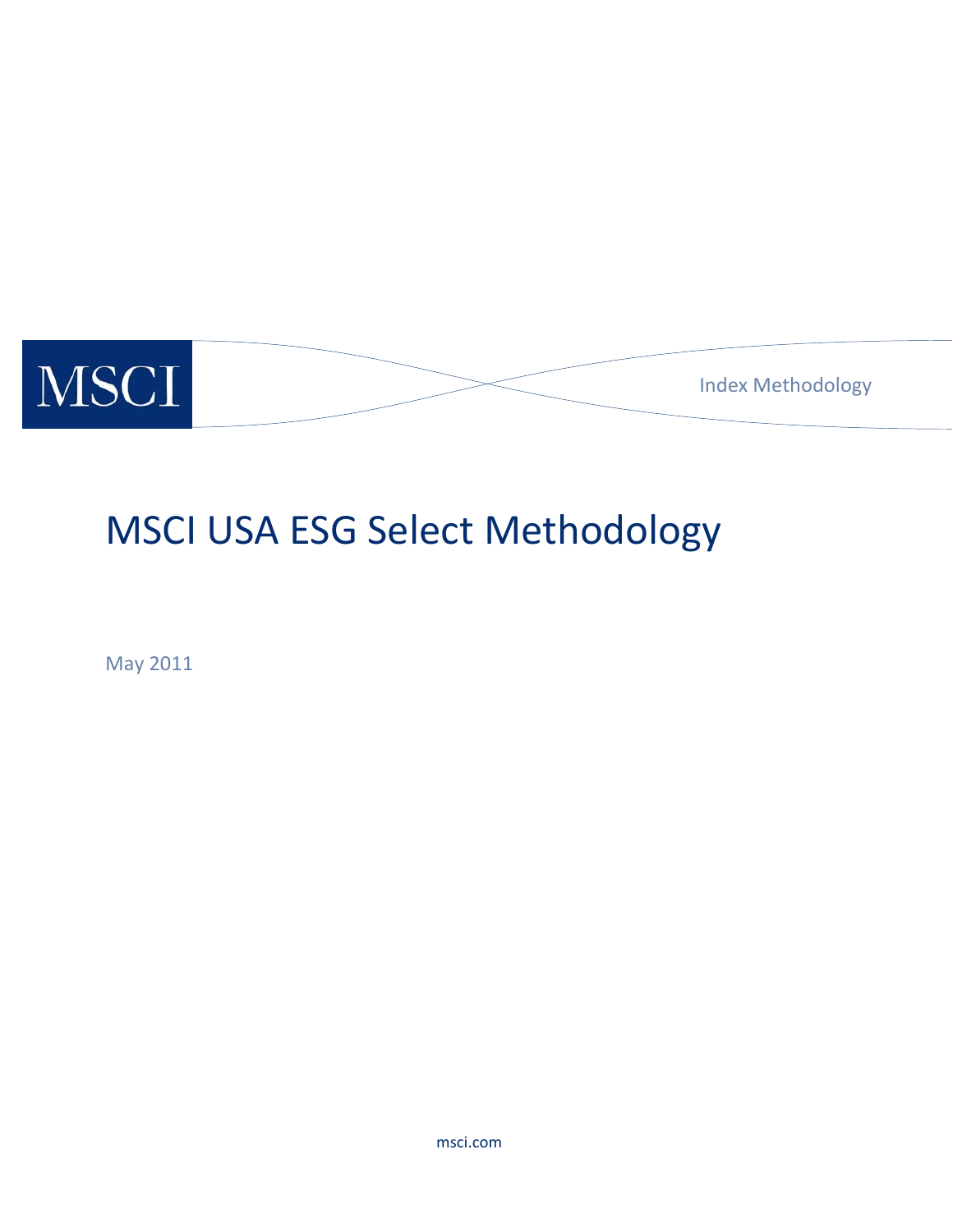### 1. Introduction

The MSCI USA ESG Select Index is designed to maximize exposure to positive environmental, social and governance (ESG) factors while exhibiting risk and return characteristics similar to those of the MSCI USA Index. The Index is sector-diversified with high ESG ratings from each sector. Relative to the MSCI USA Index, the MSCI USA ESG Select Index tends to over-weight companies with higher ESG ratings and under-weight companies with lower ratings. Tobacco companies are not eligible for the Index.

### 2. ESG Research Framework

MSCI's ESG research framework generates an analysis and rating of each company's management of its environmental, social and governance performance. The rating criteria address a company's ESG performance in the context of five categories, covering key corporate stakeholders.

- **Environment**  rate a company's management of its environmental challenges, including its effort to reduce or offset the impacts of its products and operations.
- **Community and Society** measure how well a company manages its impact on the communities where it operates, including its treatment of local population, its handling of human rights issues and its commitment to philanthropic activities.
- **Employees and Supply Chain** assess a company's record of managing employees, contractors and suppliers. Issues of particular interest include labor-management relations, anti-discrimination policies and practices, employee safety, and the labor rights of workers throughout the company's supply chain.
- **Customers** measure the quality and safety record of a company's products, its marketing practices, and any involvement in regulatory or anti-competitive controversies.
- **Governance and Ethics** address a company's investor relations and management practices, including company sustainability reporting, board accountability and business ethics policies and practices.

MSCI applies its proprietary ESG rating framework to each company by selecting the ESG rating criteria most relevant to each firm. To evaluate a company, analysts review more than 500 data points and score more than 100 indicators. MSCI expresses a company's ESG performance as a numerical score and on a letter-based rating scale. The ratings fall on a nine-point scale from AAA to C. Scores and ratings are not normalized across individual industries or the overall company universe. This means that one industry may have no companies that receive any "A" ratings, while another industry may have no companies with "C" ratings.

For more details on ESG scores and ratings, please refer to http://www.msci.com/products/indices/thematic/esg/esg\_research\_methodology.html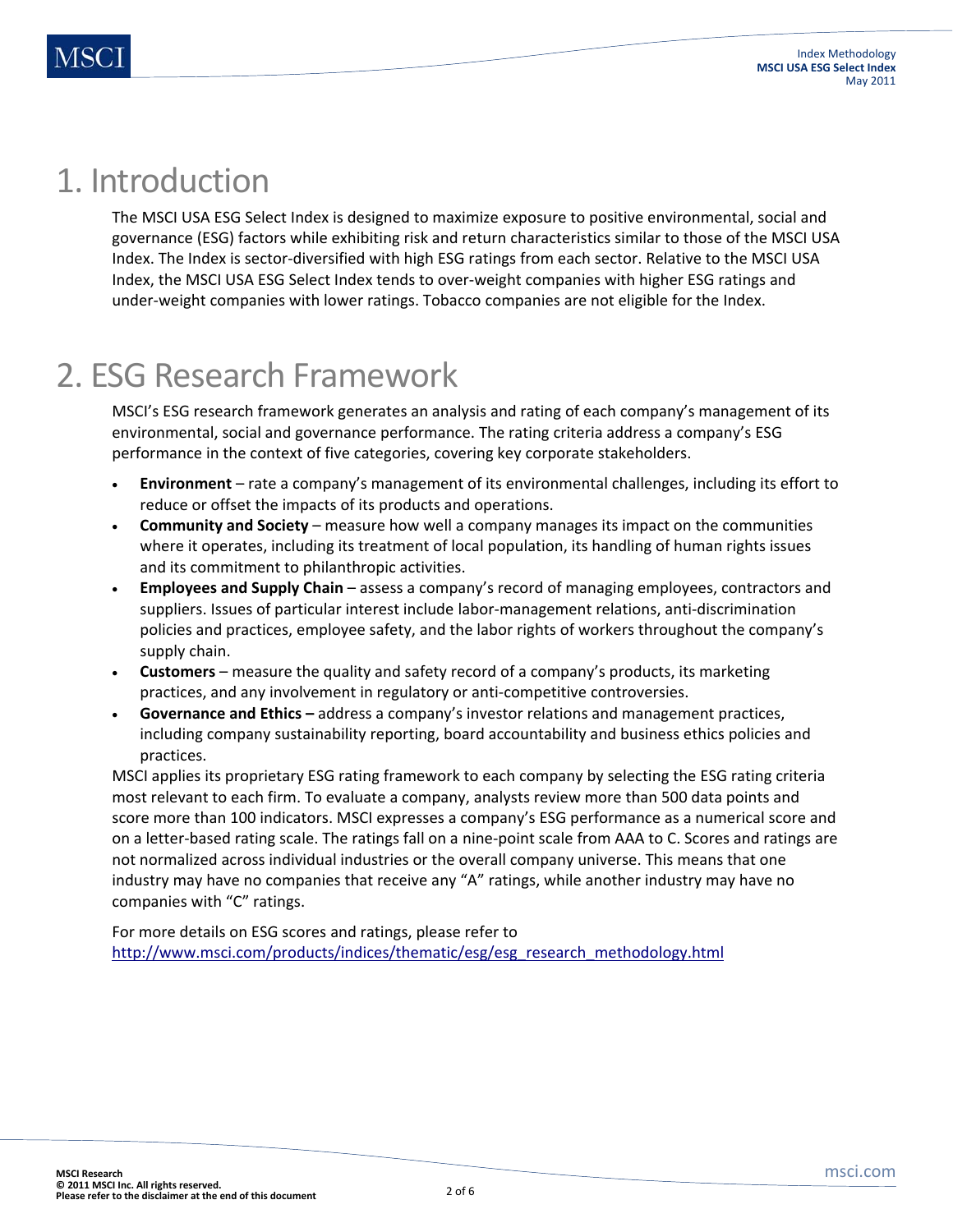## 3. Constructing the MSCI USA ESG Select Index

Constructing the MSCI USA ESG Select Index involves the following steps:

- Defining the underlying universe;
- Defining the optimization constraints; and
- Determining the optimized portfolio.

#### 3.1 Defining the underlying universe

The underlying universe for the MSCI USA ESG Select Index is the MSCI USA Index, excluding any stocks with Tobacco involvement.

#### 3.2 Defining the optimization constraints

Constituents are selected to maximize exposure to company based ESG scores, subject to maintaining risk and return characteristics similar to the MSCI USA Index. ESG scores are normalized and factored into the optimization process. Optimization is a quantitative process that considers the market capitalization weights from the MSCI USA Index, ESG scores and additional optimization constraints to select and weigh the constituents in the Index.

Normalization of the ESG scores allows the optimization to assess each score in the context of the overall distribution of the ESG scores.

At each quarterly index review, the following optimization constraints are used for replicability and investability:

- The predicted tracking error is restricted to 1.8%
- The maximum weight of an index constituent will be 5%;
- The minimum weight of an index constituent will be 0.1%;
- The number of index constituents is constrained to a maximum of 350;
- The sector weights of the MSCI USA ESG Select Index will not deviate more than +/-3% from the sector weights of MSCI USA;
- The one way turnover of the MSCI USA ESG Select Index is constrained to a maximum of 15% at Semi-Annual Index Reviews and 10% at Quarterly Index Reviews;
- One way transaction cost is set to 0.5% which aims to achieve a balance between turnover and ESG Scores; and
- An AS/CF (Asset Selection/Common Factor) Risk Aversion Ratio of 10 is applied.

Please refer to the Appendix for the description of the handling of infeasible optimizations.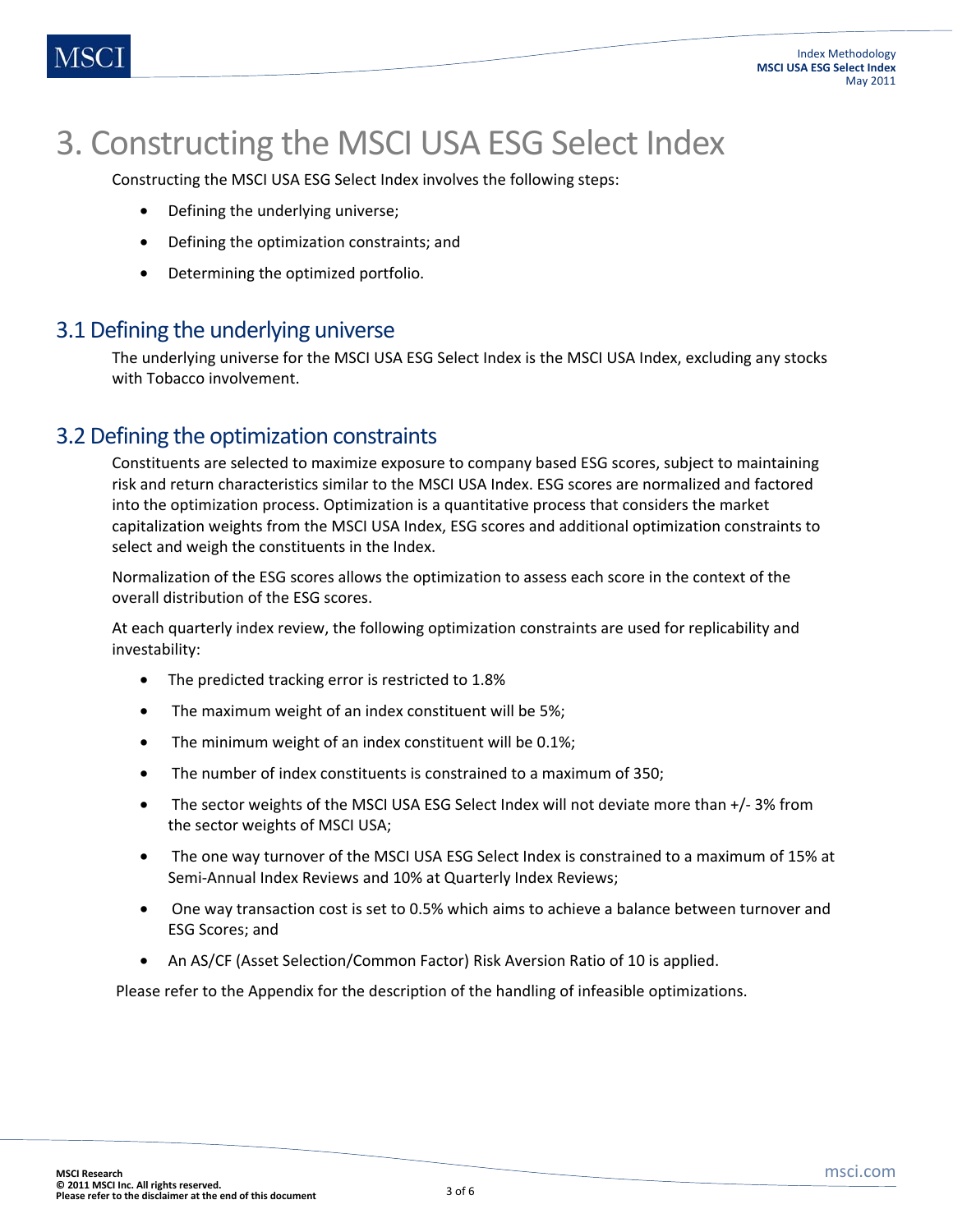### 3.3 Defining the optimized portfolio

The MSCI USA ESG Select Index is constructed using the most recent release of the Barra Open Optimizer in combination with the relevant Barra Equity Model. The optimization uses the MSCI USA Index as the universe of eligible securities and the specified optimization objective and constraints to determine the optimal MSCI USA ESG Select Index.

### 4. Maintaining the MSCI USA ESG Select Index

#### 4.1 Quarterly Index Reviews

The MSCI USA ESG Select Index is rebalanced on a quarterly basis to coincide with the regular Index Reviews (Semi-Annual Index Reviews in May and November and Quarterly Index Reviews in February and August) of the MSCI Global Investable Market Indices. The changes are implemented at the end of February, May, August and November.

ESG scores used for the quarterly index reviews will be taken as of the end of the month preceding the Index Review, i.e., January, April, July and October.

At each Index Review, the optimization process outlined in Section 3 is implemented. Companies can only be added to the MSCI USA ESG Select Index at regular Index Reviews.

#### 4.2 Ongoing Event-Related Maintenance

In general, the MSCI USA ESG Select Index follows the event maintenance of the underlying MSCI USA Index.

New additions to the underlying index due to corporate events are not added simultaneously to the MSCI USA ESG Select Index, but are considered for inclusion at the following Index Review. Companies deleted from the MSCI USA Index between Index Reviews due to corporate events maintenance are also deleted at the same time from the MSCI USA ESG Select Index.

The technical details relating to the handling of specific corporate event types can be found in the MSCI Corporate Events Methodology book available at: http://www.msci.com/products/indices/size/standard/methodology.html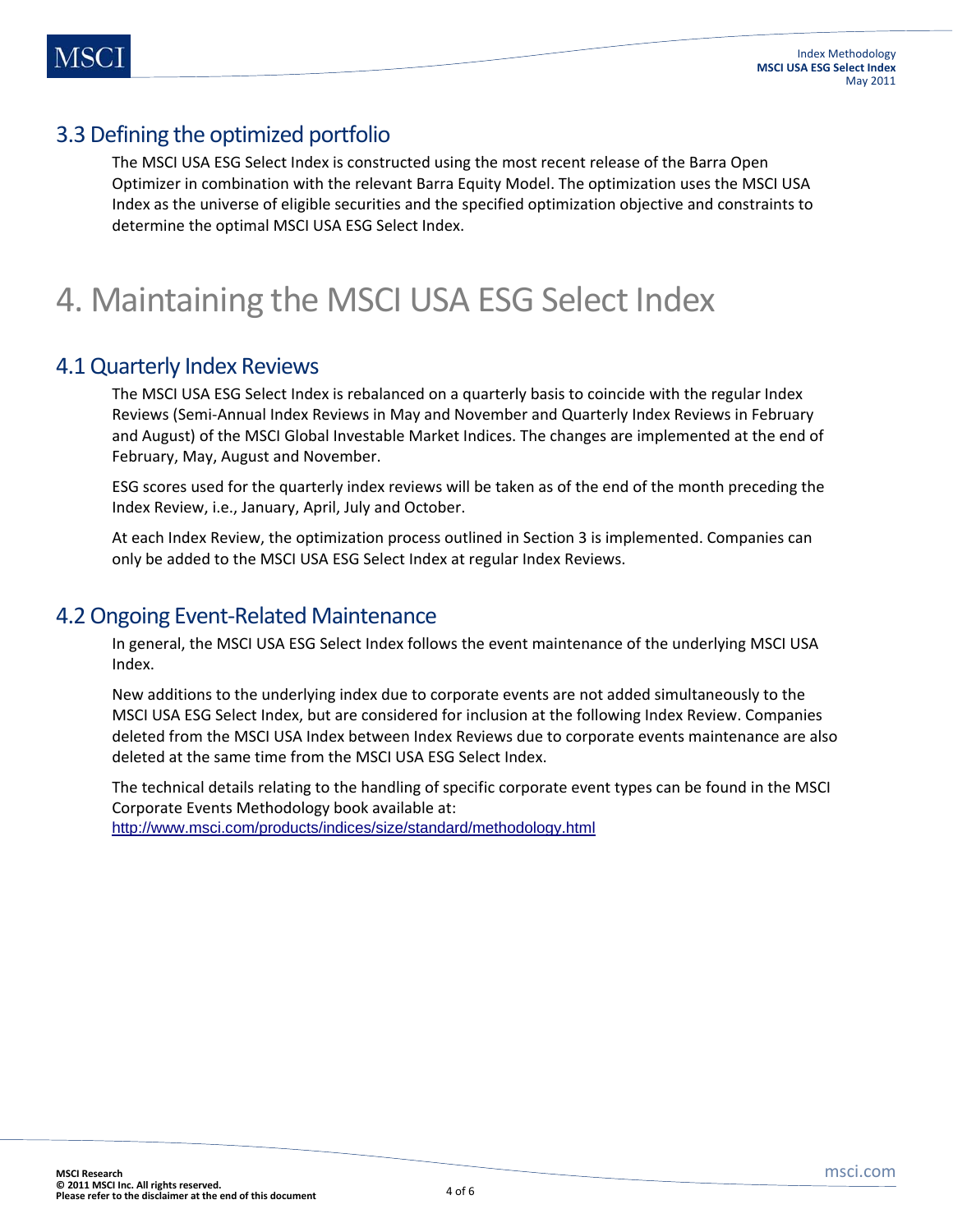### Appendix: Handling Infeasible Optimizations

During the quarterly index review, in the event that there is no optimal solution that satisfies all the optimization constraints defined in Section 3.2, the tracking error will be relaxed in steps of 0.2% until an optimal solution is found.